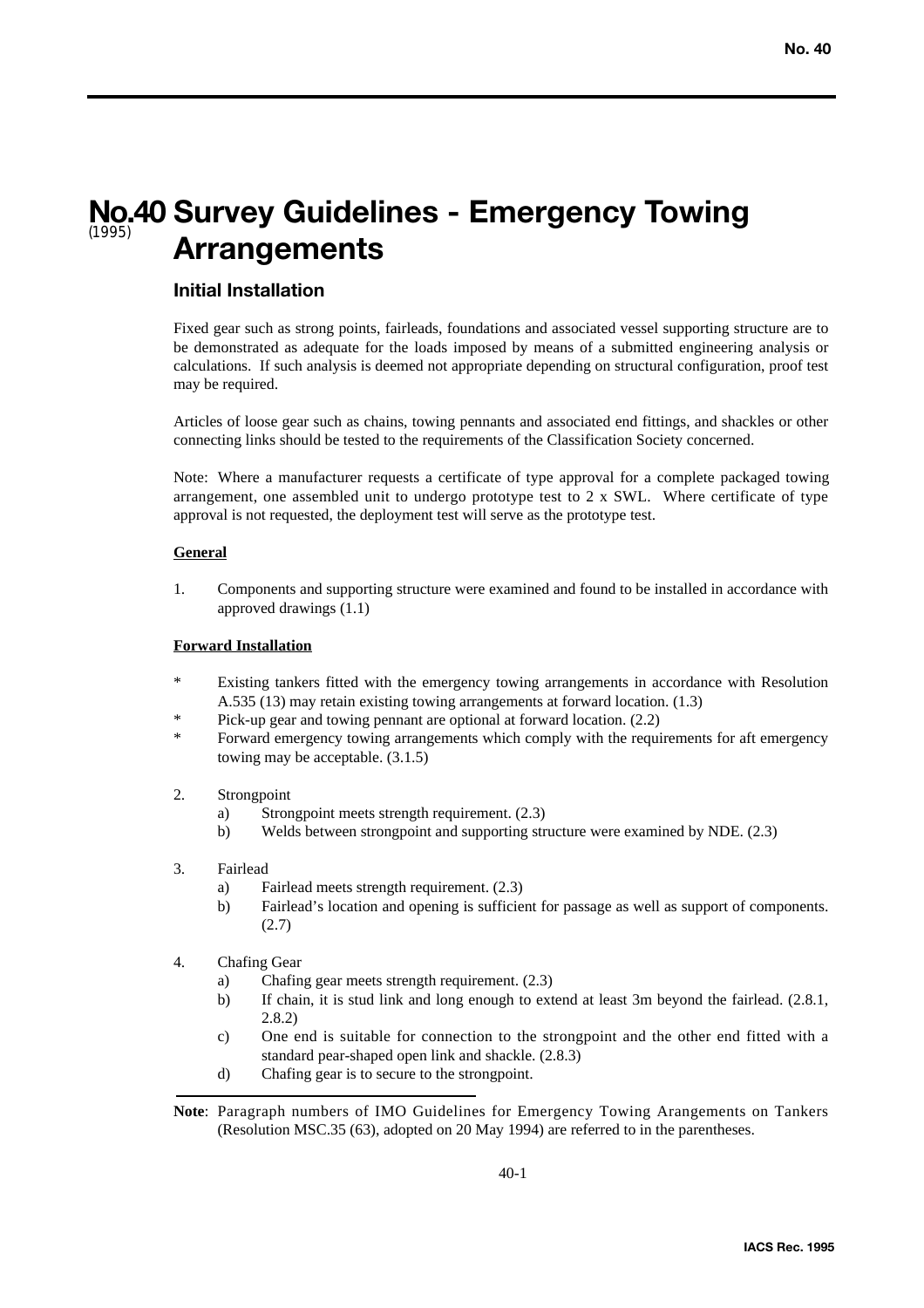

## Pedestal Roller

- a) A suitably positioned pedestal roller is fitted to facilitate connection of the towing pennant to the chafing gear. (3.1.4)
- 6. Deployment
	- a) The forward emergency towing arrangement was tested after installation and proven capable of being deployed in harbour conditions in not more than 1 hour in the absence of main power on the ship. (2.1, 3.1.3)

Note: Deployment time should commence when crew takes the first action to deploy and should conclude when the towing connection is made fast on the towing vessel and the towing vessel is capable of taking a strain on the towing pennant.

Where an emergency towing arrangement has undergone deployment test, consideration may be given to waiving the deployment tests on similar vessels provided there are no design changes significantly deviating from the original tested arrangement.

### **Aft Installation**

- 7. Strongpoint
	- a) Strongpoint meets strength requirement. (2.3)
	- b) Welds between strongpoint and supporting structure were examined by NDE. (2.3)
- 8. Fairlead
	- a) Fairlead meets strength requirement. (2.3)
	- b) Fairlead's location and opening is sufficient for passage as well as support of components. (2.7)
- 9. Chafing Gear

\* Requirement for chafing gear aft is dependent on design. (2.2)

- a) Chafing gear meets strength requirement. (2.3)
- b) If chain, it is stud link and long enough to extend at least 3m beyond the fairlead. (2.8.1, 2.8.2)
- c) One end is suitable for connection to the strongpoint and the other end fitted with a standard pear-shaped open link and shackle. (2.8.3)
- d) Chafing gear is secured to the strongpoint. (2.8.4, *3.1.1*)
- 10. Pedestal Roller

\* Requirement for pedestal roller aft is dependent on design. (2.2)

- a) A suitably positioned pedestal roller is fitted to facilitate connection of the towing pennant to the chafing gear. (3.1.4)
- 11. Towing Pennant
	- a) The towing pennant meets strength requirement and has a certificate of test for  $2 \times SWL$ . (2.3)
	- b) The length is at least twice the lightest seagoing ballast freeboard at the fairlead plus 50 meters, but not less than 100 meters. (2.4)
	- c) The pennant has a hard-eye formed termination allowing connection to a standard bow shackle. (2.9)